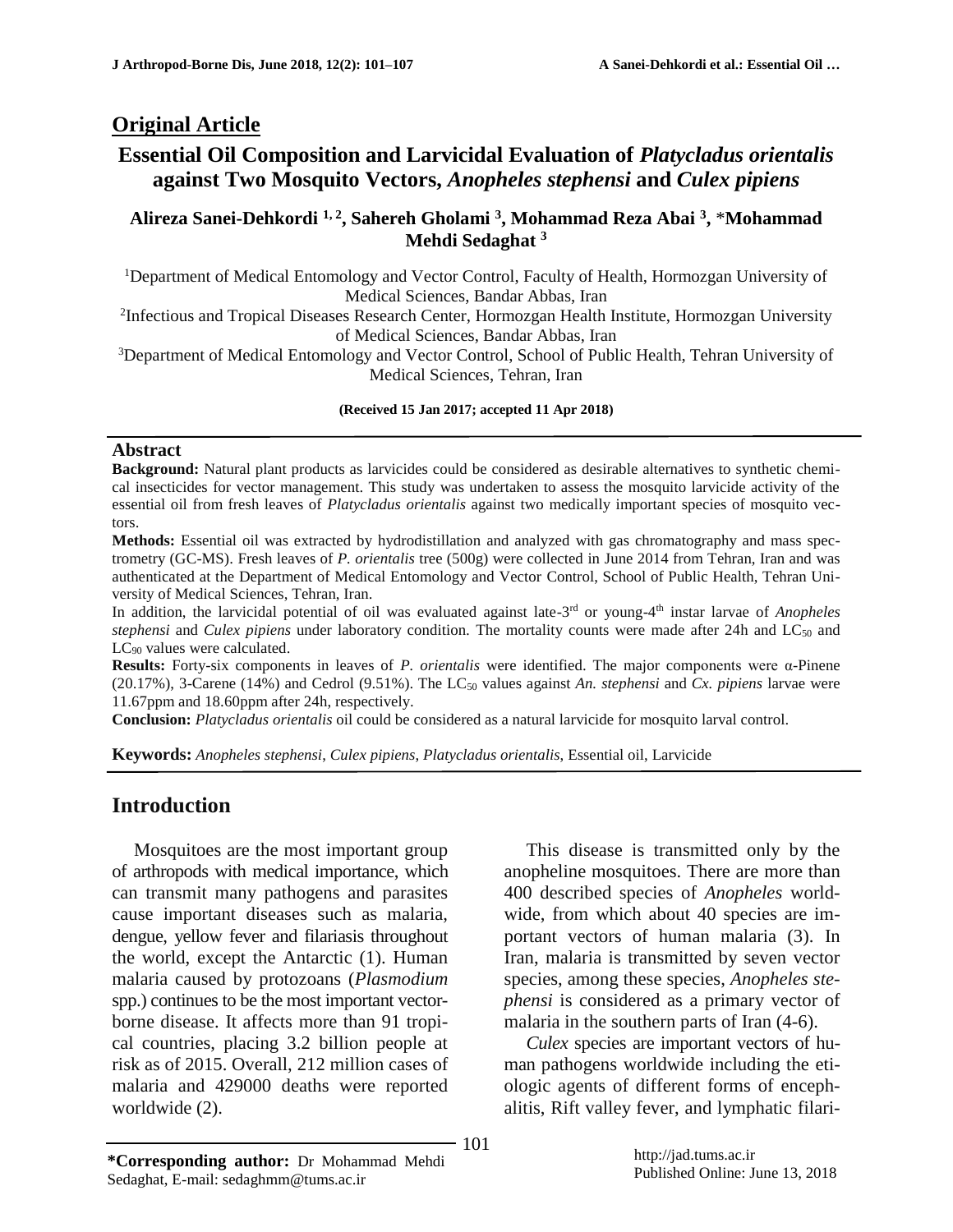asis. *Culex pipiens* with broad global distribution is considered as one of the most medically important vectors (1).

There are several strategies applied for mosquito control, the usage of synthetic larvicides still remains as an effective method. The indiscriminate use of synthetic insecticides such as organophosphorus compounds have several adverse effects on environment, toxic effects on human beings and non-target organism (specifically aquatic insects) and also may lead to the development of resistance in mosquito populations (7-9).

The current trend has highlighted the search for new compounds for mosquito larval control. From this viewpoint, botanical insecticides are promising since they are effective, environmentally friendly, degradability, non-toxic effects on non-target organisms and often inexpensive. Aromatic plants and their essential oils have been suggested as natural insecticides for pest control because they have few harmful effects on ecosystem structure and function (10). The insecticidal properties of plant volatile oils and extracts from a wide variety of plants have been assessed against the larvae of different species of mosquito (11-14).

*Platycladus orientalis* (Linnaeus) Franco [synonym: *Thuja orientalis* Lineous, *P. stricta* Spach, *Biota orientalis* locally named as Sarv-e Khomrei or Noosh, is a monoecious and evergreen tree belonging to the Labiatae family which grows wild in Korea, Japan, China, and Iran. This plant is cultivated as a common ornamental plant in different parts of Iran and other countries (15).

*Platycladus orientalis* is used in Iranian traditional medicine as an astringent, stomach tonic, diuretic, tonic and antipyretic effect (16). The essential oil of *P. orientalis* has been evaluated for antimicrobial activity (17), antifungal activity (18, 19), cytotoxicologic activity (20), molluscicidal activity (21) and insecticide activity (22, 23).

The main purpose of this study was to analyze the essential oils by GC-MS in order to identify the constituents and larvicidal activity of the leaf essential oil of *P. orientalis*.

## **Materials and Methods**

#### **Plant materials**

Fresh leaves of *P. orientalis* tree (500g) were collected in June 2014 from Tehran, Iran (51º 23'E, 35º 42'N, elevation: 1242m). The plant was identified and authenticated at Department of Medical Entomology and Vector Control, School of Public Health, Tehran University of Medical Sciences, Tehran, Iran.

#### **Essential oil isolation**

The fresh leaves of *P. orientalis* were cut into small pieces and subjected to hydrodistillation using Clevenger-type apparatus (Model: British Pharmacopoeia, manufactured by Pyrexfan Company, Iran and mantle model EM manufactured by Bibby Scientific Company, United Kingdom). The essential oil was dried over anhydrous sodium sulfate and the purified oil transferred into amber-colored vials at  $+4$  °C until further use.

#### **Gas chromatography/mass spectrometry**

The oil analysis was carried out using GC-MS. The GC apparatus was Agilent technology (HP) 6890 system, capillary column of HP-1MS (Fused silica) (30m× 0.25mm, film thickness 0.25μm). The oven temperature program was initiated at 40 °C, held for 1 min then raised up to  $230^{\circ}$ C, rising to  $250$ °C at 5 °C/min. The carrier gas used was helium at a flow rate of 1ml/min. The detector and injector temperatures were 260 °C and 230 °C, respectively. GC/MS analysis was conducted on an HP 6890 GC system coupled with a 5973 network mass selective detector with a capillary column the same as above, carrier gas helium with flow rate 1 ml/min. A sample of 1μL was injected in the split mode with split ratio 1:50. For GC–MS detection, an electron ionization system, with ionization energy of 70eV, was used, injec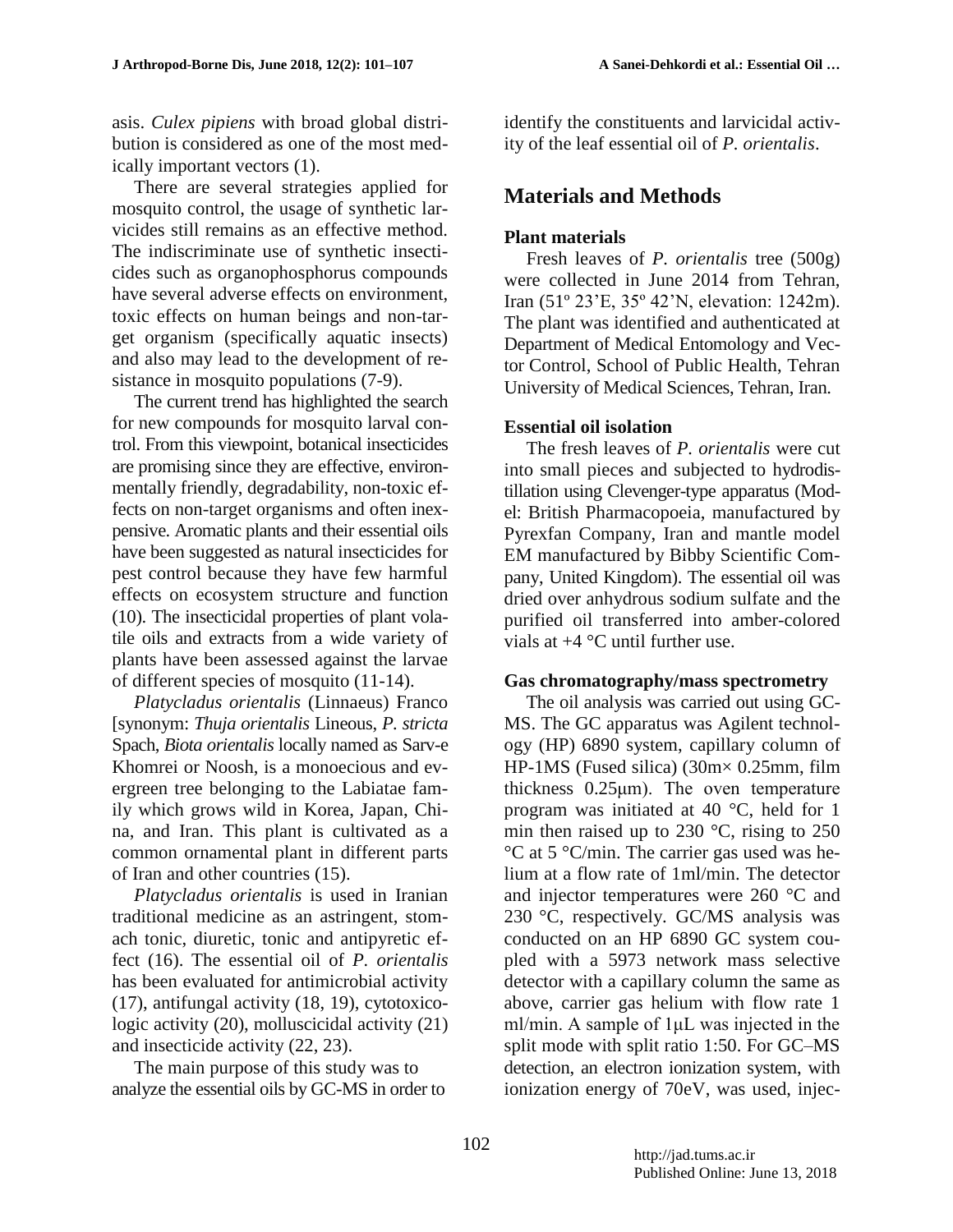tor and oven temperature programmed was identical to GC. The Retention indices (RI) were calculated for all volatile constituents using a homologous series of n-alkanes  $(C_8 C_{24}$ ) on the HP-1MS column. Quantification was performed using percentage peak area calculations and the identification of individual compartments was done using the Wiley 7n.1 GC-MS library, NIST (National Institute of Standards and Technology) and those published in the literature (24-26).

### **Mosquito rearing**

The larvae of *An. stephensi* and *Cx. pipiens* were obtained from the anopheline insectary of Department of Medical Entomology, Tehran University Medical Sciences. The continuous breeding colony of mosquito was maintained at 27 °C with 12:12 L/D photoperiod in 65±5% RH. Larvae of *An.stephensi* were available for the mosquito larvicidal experiments.

#### **Bioassays and larval mortality**

Bioassay tests were performed according to the standard method recommended by WHO (27). In brief, the essential oil first dissolved in absolute ethanol. A 400ml glass beaker was used for each experiment or control. The late-3 rd or young-4th instar larvae of *An. stephensi* and *Cx. pipiens* were exposed to 5, 10, 20, 40 and 80ppm of essential oil in water, in the control beakers only solvent (absolute ethanol) was dissolved into the water. Mortality was counted after 24h. When necessary, mortality was adjusted for control deaths using Abbott's formula (28). The lethal concentrations of 50% and 90% mortality ( $LC_{50}$  and  $LC_{90}$ ) were calculated using Probit analysis (29).

# **Results**

### **Yields and chemical constituents of essential oil**

The yield of essential oil was  $0.5\%$  (w/v) based on fresh weight. The essential oil was yellowish with a distinct sharp odor. Forty-six constituents in the essential oil of *P. orientalis* were identified corresponding to 97.88% of the total oil (Table 1). The major components of *P. orientalis* oil were identified as α-Pinene (20.17%), 3-Carene (14%) and Cedrol (9.51%). Other minor constituents were found to be β-Thujene (7.85%), Terpinolene (6.56%) and  $\alpha$ -Terpinyl acetate (4.38%).

### **Mosquito larvicidal activity of essential oil**

The larvicidal activity of leaf oil from *P. orientalis* against *An. stephensi* and *Cx. pipiens* under laboratory conditions are shown in Table 2. Among the five concentrations tested, the dosage of 80ppm could induce more than 90% mortality in both the species.

The mortality rates in the control groups were lower than 5% in all concentrations. The LC<sup>50</sup> and LC<sup>90</sup> values against *An. stephensi* and *Cx. pipiens* larvae were 11.51, 67.81 ppm and 18.60, 127.24ppm after 24h, respectively. Among different concentrations tested, there were no significant differences in larval mortality between the two species (P> 0.05). In regression line a positive correlation was observed between the leaf oil concentrations and mortality rates (Fig. 1).

Table 1. Chemical constituents of leaf essential oil from *Platycladus orientalis*

| <b>Constituents<sup>a</sup></b> | RI <sup>b</sup> | Composition% |
|---------------------------------|-----------------|--------------|
| Tricyclene                      | 922             | 0.26         |
| $a$ -Pinene                     | 938             | 20.17        |
| $a$ -Fenchene                   | 950             | 1.71         |
| β-Thujene                       | 966             | 7.85         |
| <b><i>B-Pinene</i></b>          | 979             | 3.88         |
| 3-Carene                        | 998             | 14.00        |
| 2-Carene                        | 1006            | 0.77         |
| D-sylvestrene                   | 1024            | 0.50         |
| Limonene                        | 1032            | 2.74         |
| β-Ocimene                       | 1038            | 0.14         |
| a-Ocimene                       | 1041            | 0.08         |
| $\gamma$ -Terpinene             | 1056            | 1.73         |
| cis-Thujane-4-ol                | 1062            | 0.15         |
| <b>Terpinolene</b>              | 1083            | 6.56         |
| 1,3,8-p-Menthatriene            | 1110            | 0.05         |
| cis-p-Menth-2-en-1-ol           | 1119            | 0.28         |
| $(4E, 6Z)$ -allo-Ocimene        | 1130            | 0.02         |
| <b>Borneol</b>                  | 1164            | 0.06         |
| Terpinene-4-ol                  | 1176            | 2.95         |
| a-Terpineol                     | 1191            | 0.40         |
| cis-Piperitol                   | 1199            | 0.18         |
| <b>Fenchyl acetate</b>          | 1225            | 0.06         |
| cis-Geraniol                    | 1228            | 0.01         |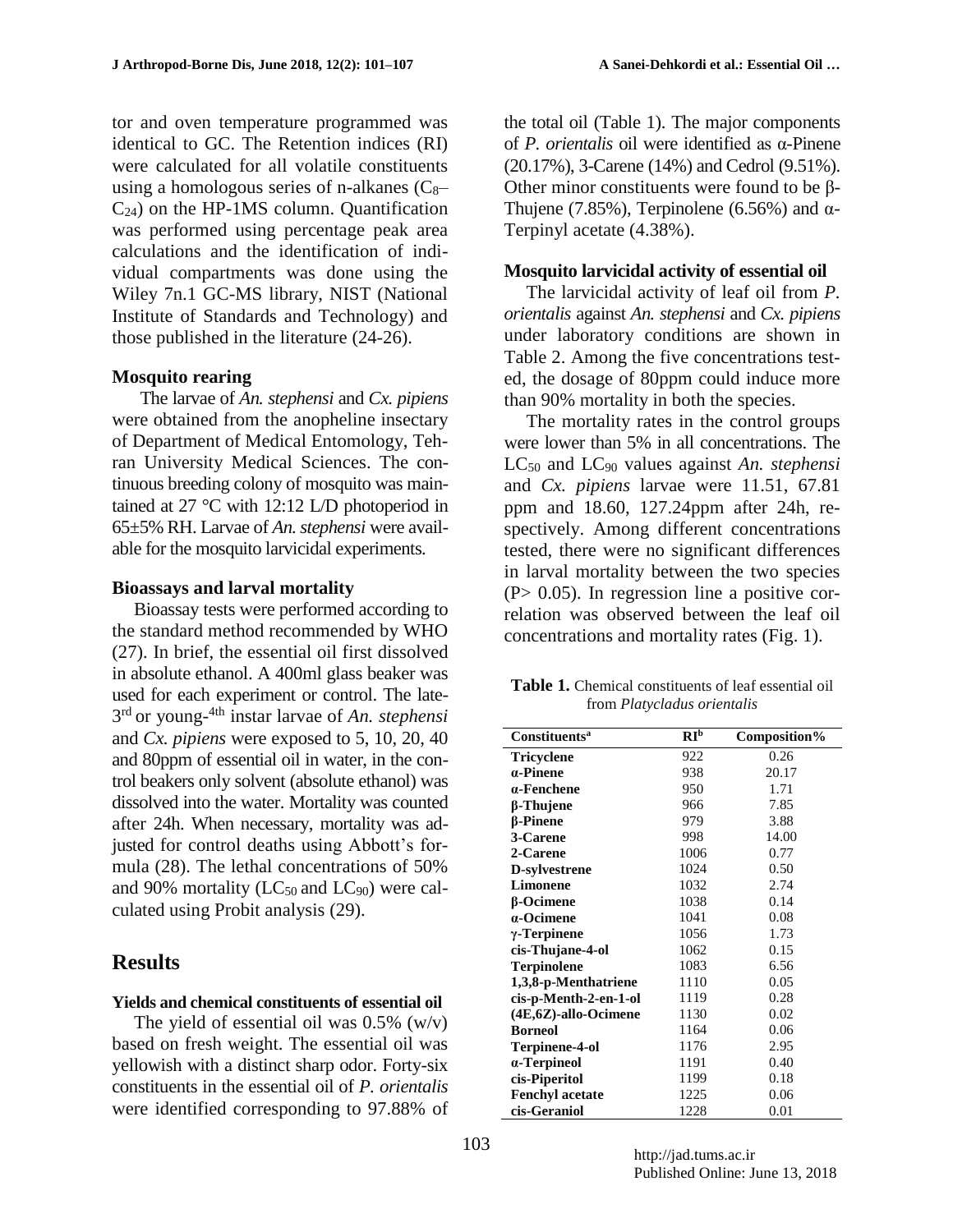| <b>Citral</b>           | 1270 | 0.03  |  |
|-------------------------|------|-------|--|
| L-bornyl acetate        | 1282 | 1.89  |  |
| α-Terpinyl acetate      | 1346 | 4.38  |  |
| <b>Nerol acetate</b>    | 1366 | 0.42  |  |
| <b>Geraniol acetate</b> | 1383 | 0.57  |  |
| <b>B-Elemene</b>        | 1389 | 0.82  |  |
| a-Cedrene               | 1410 | 1.23  |  |
| Caryophyllene           | 1424 | 4.32  |  |
| gamma-Elemene           | 1433 | 0.63  |  |
| $\alpha$ -Caryophyllene | 1455 | 3.34  |  |
| <b>Germacrene D</b>     | 1478 | 2.47  |  |
| β-Bisabolene            | 1507 | 0.11  |  |
| δ-Cadinene              | 1525 | 0.38  |  |
| <b>Elemol</b>           | 1548 | 0.94  |  |
| <b>Nerolidol</b>        | 1566 | 0.05  |  |
| Caryophyllene oxide     | 1581 | 0.08  |  |
| <b>Cedrol</b>           | 1602 | 9.51  |  |
| $\gamma$ -Eudesmol      | 1634 | 0.75  |  |
| <b>Cedryl</b> acetate   | 1760 | 0.42  |  |
| 8,15-Pimaradiene        | 1890 | 0.02  |  |
| Hexadecanoic acid       | 1971 | 0.02  |  |
| Pimara-7,15-dien-3-ol   | 2250 | 0.78  |  |
| <b>Totarol</b>          | 2301 | 0.20  |  |
| Total                   |      | 97.88 |  |

**Table 1.** Continued …



**Fig. 1.** Probit regression line of *Anopheles stephensi*  and *Culex pipiens* exposed to different interval concentrations of essential oil from fresh leaves of *Platycladus orientalis*

<sup>a</sup>Compounds listed in order of elution from a HP-1 MS column

bRetention Indices as determined on HP-1MS using the homologous series of n-alkanes  $(C_8-C_{24})$ 

| Table 2. Parameters of probit regression lines of Platycladus orientalis oil against the larvae of Anopheles ste- |
|-------------------------------------------------------------------------------------------------------------------|
| <i>phensi</i> and <i>Culex pipiens</i>                                                                            |

| <b>Species</b> |         | $B \pm SE$       | $LC_{50}$<br>95% C.I. | $LC_{90}$<br>95% C.I. | $\gamma^2$ (df) | <b>P-value</b> |
|----------------|---------|------------------|-----------------------|-----------------------|-----------------|----------------|
| An. stephensi  | $-1.77$ | $1.66 \pm 0.159$ | 11.51                 | 67.81                 | 5.9(3)          | >0.05          |
| Cx. pipiens    | $-1.95$ | $1.53 \pm 0.397$ | 18.60                 | 127.24                | 20.9(3)         | < 0.05         |

A: y-intercept, B: The slope of the line, SE: Standard error,

 $LC_{50}$ , 95% CI: Lethal concentration causing 50% mortality and its 95% confidence interval, LC90, 95% CI: Lethal concentration causing 90% mortality and its 95% confidence interval  $\chi^2$  = heterogeneity about the regression line, df: degree of freedom

p= represent heterogeneity in the population of tested

### **Discussion**

The yield of oil obtained of *P. orientalis* leaves was 0.5% (w/v). This amount is similar to recent study (17) but relatively higher than other studies (22, 25,30, 31). According to our results, α-Pinene (20.17%), 3-Carene (14%) and Cedrol (9.51%) are known as the main compounds of the oil. Similar to those previously reported (17, 26, 30, 31), the major constituents were α-pinene, 3-carene and

cedrol. However, there were differences in the amount of the main components. The differences in the number of compositions in the above-mentioned studies may be due to the collection time and geographic factors (26).

Essential oils obtained from plants have been studied as a natural compound potentially used as an alternative to common synthetic insecticides. Earlier authors reported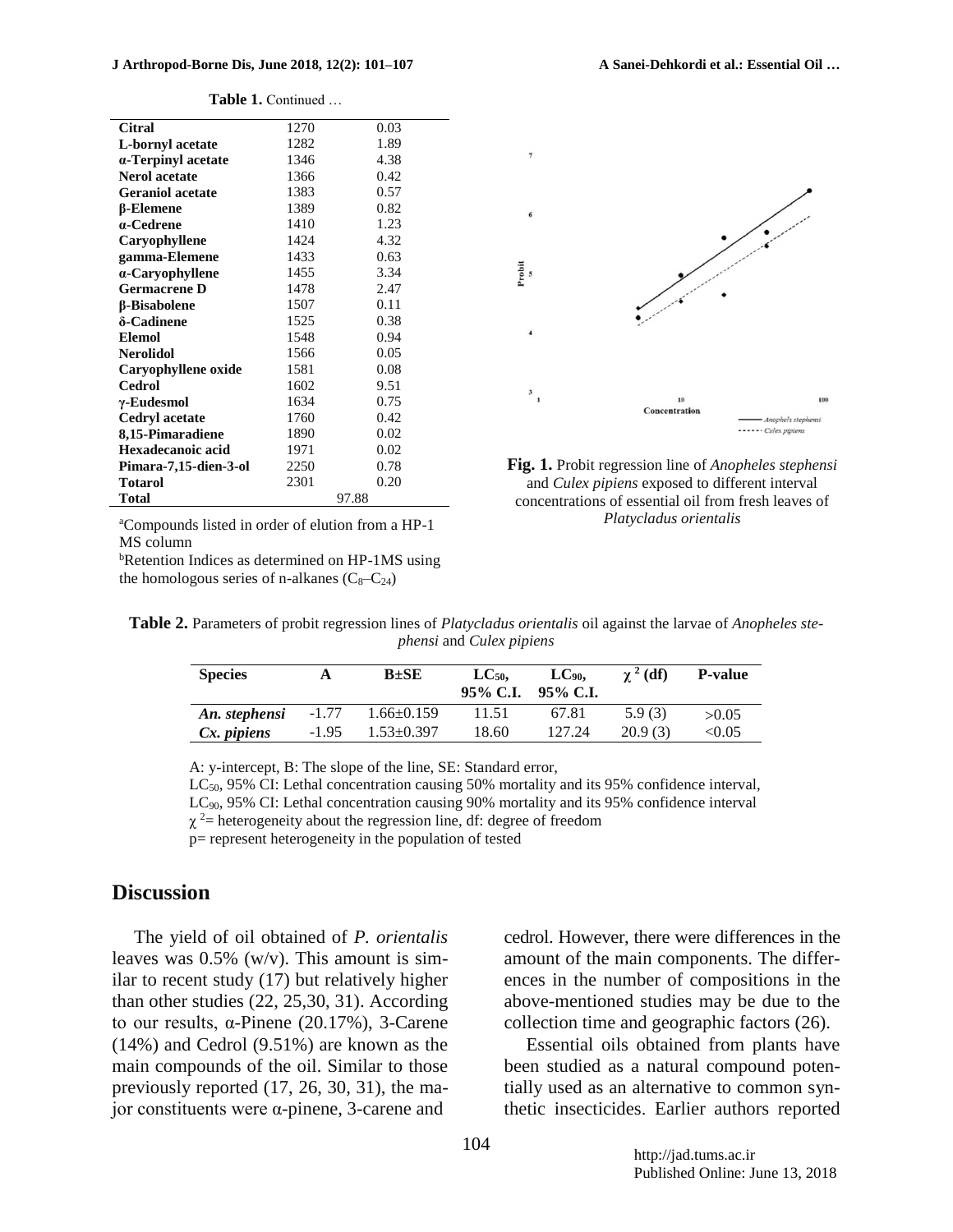that the larvicidal activity of essential oils of various aromatic plants with  $LC_{50}$  values ranging from 24.27 to 105.4ppm and 20.61 to 311.2ppm against the larvae of *An. stephensi* and *Cx. pipiens*, respectively (12, 31- 37). The leaf oil of *P. orientalis* was very effective against *An. stephensi* and *Cx. pipiens* with  $LC_{50}$  values of 11.51 and 18.60ppm after 24h, respectively, which were much lower than those of the plants studied earlier.

In the present investigation, the dosage of 80ppm was sufficient to cause 100% larval mortality against the larvae of both species after 24h. Similarly, the toxicity of *T. orientalis* and *Chamaecyparis obtusa* oils were tested against 4<sup>th</sup>-instar larvae of *Aedes aegypti* and *Cx. pipiens* after 24h and they reported 100% larval mortality when treated with 400ppm of both oils (23).

According to proposed categories of larvicidal activity of plant essential oils against mosquito larvae, essential oil of *P. orientalis* can be considered as active (38) to very active (39) plant.

# **Conclusion**

Essential oils of *P. orientalis* are promising in mosquito control. These findings could be useful in search for newer, safer, and more effective natural larvicidal compounds against disease-vector mosquitoes. Further studies must be conducted to describe the mode of action of each constituent separately also its effects on non-target organisms.

# **Acknowledgments**

This work was supported by a grant from the Center for Environmental Health Research, Tehran University of Medical Sciences, Tehran, Iran, Project No. 88-01-46- 8661. The authors declare that there is no conflict of interest.

# **References**

- 1. Service M (2012) Medical Entomology For Students. Cambridge University Press, Cambridge.
- 2. WHO (2016) World malaria report 2016. WHO Press, Geneva, Switzerland.
- 3. Becker N, Petrić D, Boase C, Lane J, Zgomba M, Dahl C, Kaiser A (2010) Mosquitoes And Their Control. Springer, Berlin.
- 4. Sedaghat MM, Linton YM, Nicolescu G, Smith L, Koliopoulos G, Zounos AK, Oshaghi MA, Vatandoost H, Harbach RE (2003) Morphological and molecular characterization of Anopheles (Anopheles) sacharovi Favre, a primary vector of malaria in the Middle East. Syst Entomol. 28: 241–256.
- 5. Sedaghat MM, Linton YM, Oshaghi MA, Vatandoost H, Harbach RE (2003) The *Anopheles maculipennis* complex (Diptera: Culicidae) in Iran: molecular characterization and recognition of a new species. Bull Entomol Res. 93: 527–535.
- 6. Sedaghat MM, Harbach RE (2005) An annotated checklist of the *Anopheles* mosquitoes (Diptera: Culicidae) in Iran. J Vector Ecol. 30: 272–276.
- 7. Shayeghi M, Vatandoost H, Gorouhi A, Sanei-Dehkordi AR, Salim-Abadi Y, Karami M, Jalil-Navaz MR, Akhavan AA, Shiekh Z, Vatandoost S (2014) Biodiversity of aquatic insects of Zayandeh Roud River and its branches, Isfahan Province, Iran. J Arthropod Borne Dis. 8(2): 197–203.
- 8. Georghiou GP (2012) Pest Resistance to Pesticides. Springer Science and Business Media, Berlin.
- 9. Edwards C (2013) Environmental Pollution by Pesticides.Vol. 3. Springer Science and Business Media, Berlin.
- 10. Isman MB (2000) Plant essential oils for pest and disease management. Crop Prot. 19: 603–608.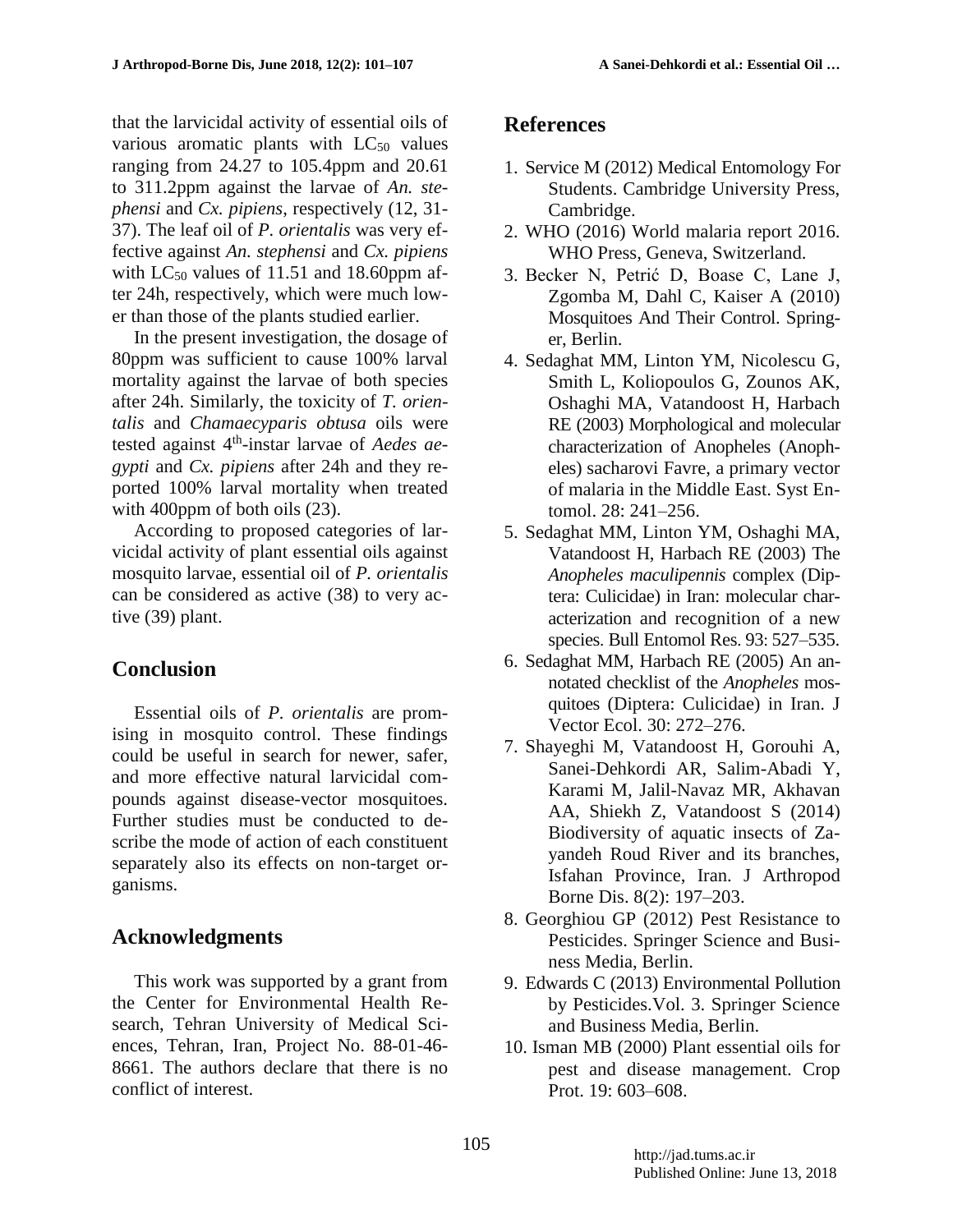- 11. Isman MB, Machial CM, Miresmailli S, Bainard LD (2007) Essential Oil-Based Pesticides: New Insights From Old Chemistry. Wiley-VCH, Weinheim.
- 12. Soleimani-Ahmadi M, Abtahi SM, Madani A, Paksa A, Salim Abadi Y, Gorouhi MA, Sanei-Dehkordi A (2013) Phytochemical profile and mosquito larvicidal activity of the Essential oil from aerial parts of *Satureja bachtiarica* Bunge against malaria and lymphatic filariasis vectors. J Essent Oil Bear Pl. 51: 141–147.
- 13. Sanei-Dehkordi A, Soleimani-Ahmadi M, Akbarzadeh K, Salim Abadi Y, Paksa A, Gorouhi MA, Mohammadi-Azni S (2016a) Chemical composition and mosquito larvicidal properties of essential oil from leaves of an Iranian indigenous plant *Zhumeria majdae*. J Essent Oil Bear Pl. 19: 1454–1461.
- 14. Soleimani-Ahmad M, Gorouhi MA, Abadi YS, Paksa A, Rashid G, Sanei-Dehkordi A (2017) Larvicidial Effects of essential oil and methanol extract of *Achillea wilhelmsii* C. Koch (Asteraceae) against Anopheles stephensi Liston (Diptera: Culicidae), a malaria vector. J Kerman Univ Med Sci. 24: 58–67.
- 15. Asadi M (2001) Flora of Iran. Families of Pinaceae, Taxaceae, Cupressaceae and Ephedraceae. Research Institute of Forests and Rangelands, Tehran (In Persian).
- 16. Mir-Heydar H (2006) Maaref Ghiahi (Plant Knowledge). Vol. 2. Daftar-e Nashr-e Eslami, Tehran.
- 17. Hassanzadeh M, Rahimizadeh M, Bazzaz BF, Emami S, Assili J (2001) Chemical and antimicrobial studies of *Platycladus orientalis* essential oils. Pharm Biol. 39: 388–390.
- 18. Guleria S, Kumar A (2006) Antifungal activity of some Himalayan medicinal plants using direct bioautography. J Cell Mol Bio. 5: 95–98.
- 19. Li YY, Hao Sh, Wan DW, Li JY, Sun WG

Meng ZL (2008) Antifungal activity of ethanol extract from *Platycladus orientalis*. Acta Bot Boreal Occident Sin. 5: 1056–1060.

- 20. Jafarian-Dehkordi A, Emami S, Saeidi M, Sadeghi H (2004) Cytotoxicologic studies of the extracts of iranian *Juniperus sabina* and *Platycladus orientalis* on cancer cells. J Res Med Sci. 9: 205–209.
- 21. Singh A, Singh V (2009) Molluscicidal activity of *Saraca asoca* and *Thuja orientalis* against the fresh water snail *Lymnaea acuminata*. Vet Parasitol. 164: 206–210.
- 22. Hashemi SM, Safavi SA (2012) Chemical constituents and toxicity of essential oils of oriental arborvitae, *Platycladus orientalis* (L.) Franco, against three stored-product beetles. Chil J Agr Res. 72: 188–194.
- 23. Ju-Hyun J, Sang-Hyun L, Moo-Key K, Hoi-Seon L (2005) Larvicidal activity of *Chamaecyparis obust*a and *Thuja orientalis* leaf oils against two mosquito species. Agric Chemiand Biotech. 48 (1): 26–28.
- 24. Adams RP (2007) Identification of essential oil components by Gas Chromatography/Mass Spectroscopy. Allured Publishing Co. Carol Stream, Illinois.
- 25. Afsharypuor S, Nayebzadeh B (2009) Essential oil constituents of young stem, leaf and fruit of Platycladus orientalis (L.) Franco grown in Isfahan (Iran). J Essent Oil Res. 21: 525–528.
- 26. Lei H, Wang Y, Liang F, Su W, Feng Y, Guo X, Wang N (2010) Composition and variability of essential oils of *Platycladus orientalis* growing in China. Biochem Syst Ecol. 38: 1000–1006.
- 27. WHO (1981) Instructions for Determining the Susceptibility or Resistance of Mosquito Larvae to Insecticides. World Health Organization, Geneva.
- 28. Abbott W (1925) A method of computing the effectiveness of an insecticide. J Econ